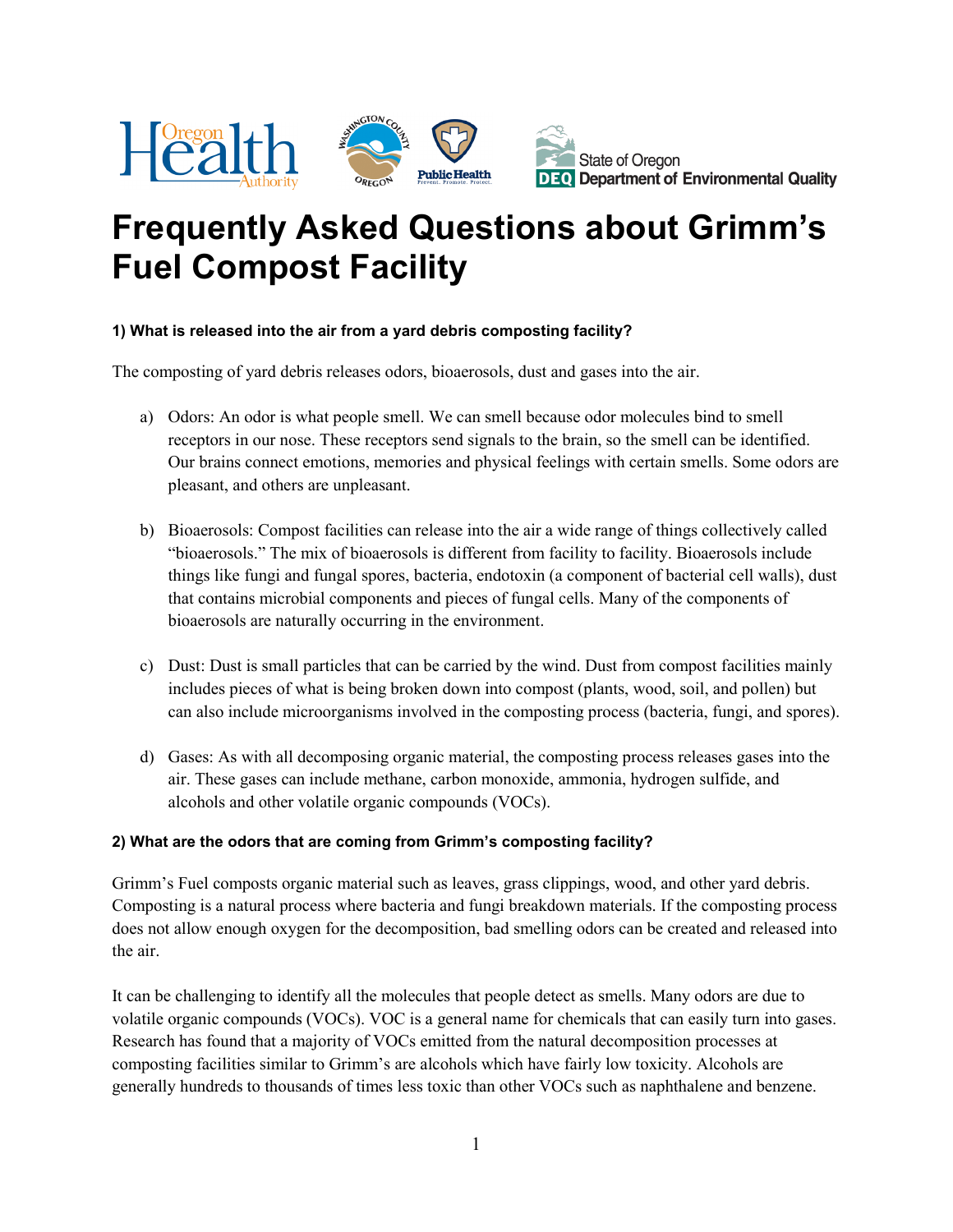#### **3) Are there health effects from living near a compost facility?**

Odors can cause emotional and physical responses that can be pleasant or unpleasant. Smelling unpleasant odors does not necessarily mean that a person is being exposed to something that is toxic to the body. However, some people might be more sensitive to odors than others and have stronger physical or emotional reactions to bad odors. When this happens, it can worsen quality of life. The most commonly reported odor-related physical symptoms are headache, dizziness, nausea, and light headedness. Unpleasant odors can also result in an emotional response, which can be stressful and affect one's sense of wellbeing. If you experience these symptoms, they do not necessarily mean that permanent damage is being done to the body. Odor-related symptoms typically go away when the odor goes away.

Breathing in the dust particles from compost facilities can cause respiratory irritation or allergy symptoms in sensitive people. Dust from compost facilities would not be expected to pose greater health risks than dust from sources like farms or wood grinding facilities.

As noted above, compost facilities can release bioaerosols into the air. Bioaerosols are found in highest concentrations on the composting site and are more of a health concern for compost workers. Bioaerosols are heavy and settle out quickly so they do not disperse or travel far from a composting facility. A small number of studies have tried to see if living close to a composting facility has an effect on health (Pearson 2015). These studies suggest, but do not prove, that people who live near a composting facility (within about 200 meters) report symptoms such as allergic and other respiratory symptoms, eye and throat irritation, skin rashes and gastrointestinal ailments like vomiting and diarrhea more often than people further away. These studies do not tell us if these reported symptoms are due to sensitivity to odor or a health effect related to bioaerosols, dust, or other substances released into the air from composting.

There are no standards or regulatory limits for odors or for bioaerosols in the U.S. There are also no research studies to tell us what level of exposure to compost-related bioaerosols can result in symptoms.

#### **4) Could my headaches, nausea, or dizziness be caused by living near Grimm's Fuel?**

You should discuss your symptoms with your health care provider. Odors can cause people to feel these symptoms, but the cause could be something unrelated to living near Grimm's Fuel.

#### **5) If odors make me feel sick, how can I decrease exposure to them in my home?**

Closing doors and windows when the outdoor odor is strong may help in some situations. Another way to address strong odors is to turn off heating, ventilation or air conditioning (HVAC) systems because these systems draw air from the outdoors and into your home. Frequent cleaning and use of air filters may also help in some situations.

With changes being made to Grimm's Fuels operations, there should be less odor released from their composting activities. Please report odors to DEQ and Metro so they can track if changes are helping or not. Report the following: when the odor is strongest, where you smell it the most, how long it lasts, and a description of the odor.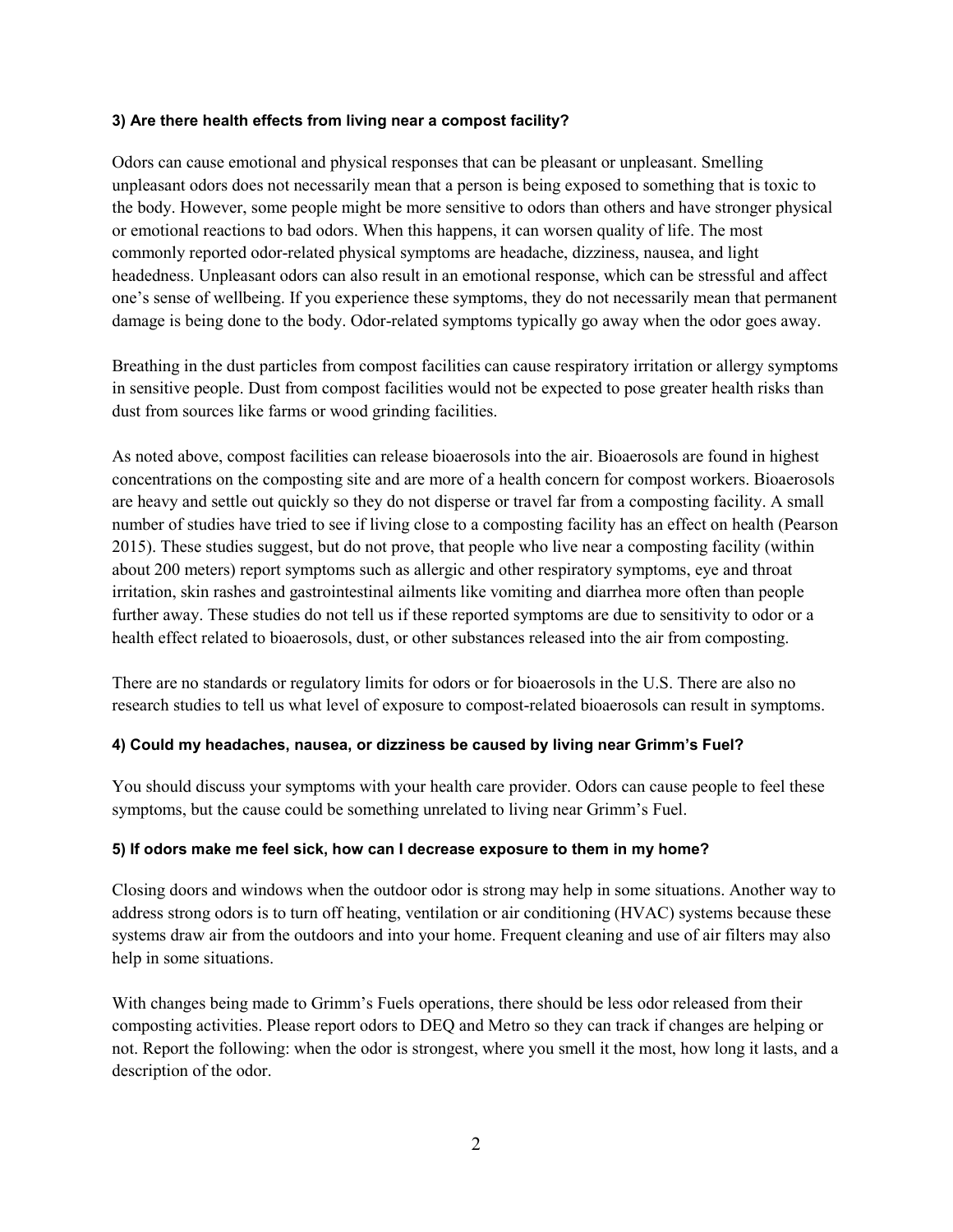Report odors to DEQ online at [www.oregon.gov/deq/Get-Involved/Pages/File-Pollution-Complaint.aspx](http://www.oregon.gov/deq/Get-Involved/Pages/File-Pollution-Complaint.aspx) or by calling 1-888-997-7888.

Report odors to Metro online at www.oregonmetro.gov/facilitycomplaints or by calling 503-234-3000

## **6) Is the Department of Environmental Quality (DEQ) performing air monitoring?**

DEQ has not conducted air monitoring at Grimm's or any compost facility in Oregon. DEQ instead is focusing on what Grimm's can do to compost in a manner that significantly reduces offsite odors.

As described in more detail in question 8, there is no scientific basis for determining which of the multiple and complex components of compost emissions are most relevant to health and which should be tested. There is also limited scientific basis that the Oregon Health Authority (OHA) can use to interpret any environmental sampling results related to composting in terms of health significance. Therefore, neither OHA nor Washington County Public Health are recommending that DEQ do environmental sampling or monitoring at Grimm's.

DEQ has determined that Grimm's needs to do more to reduce offsite odors and has drafted a permit modification that incorporates improvements that Grimm's is to take to further reduce offsite odors.

DEQ is aware that the community recommends that Grimm's obtain an air quality permit from DEQ. DEQ intends to work with Grimm's to meet the performance standards in the solid waste permit and ensure that Grimm's operates the facility in compliance with the solid waste permit. If Grimm's is still contributing to offsite concerns after complying with the solid waste permit, then DEQ will evaluate whether to require air quality permits of the compost sector as a future consideration.

# **7) Is DEQ performing environmental sampling?**

Grimm's conducts quarterly water quality monitoring as required by the storm water permit that Clean Water Services oversees.

## **8) Will Oregon Health Authority (OHA) perform a public health assessment for the neighborhoods surrounding Grimm's?**

To do a health assessment, OHA would need scientific information about which specific components of compost emissions could cause health effects and in what quantities. OHA has no scientific basis to determine what specific substance DEQ should test for and no scientific basis to interpret any resulting environmental sampling data in terms of health significance. Therefore, neither OHA nor Washington County Public Health are asking DEQ to perform additional environmental sampling, and OHA is unable to conduct a public health assessment related to Grimm's Compost. More information about OHA's public health assessment process is available at: [www.healthoregon.org/ehap.](http://www.healthoregon.org/ehap)

# **9) Who do I call if I have more questions?**

If you have health concerns or questions, please contact your health care provider.

If you would like to report an odor or other issue to Metro visit: [www.oregonmetro.gov/facilitycomplaints](http://www.oregonmetro.gov/facilitycomplaints%20OR%20call%20503-234-3000)  OR **[call 503-234-3000](http://www.oregonmetro.gov/facilitycomplaints%20OR%20call%20503-234-3000)** and speak to a Metro staff person Monday – Saturday 8:30 a.m. – 5 p.m.